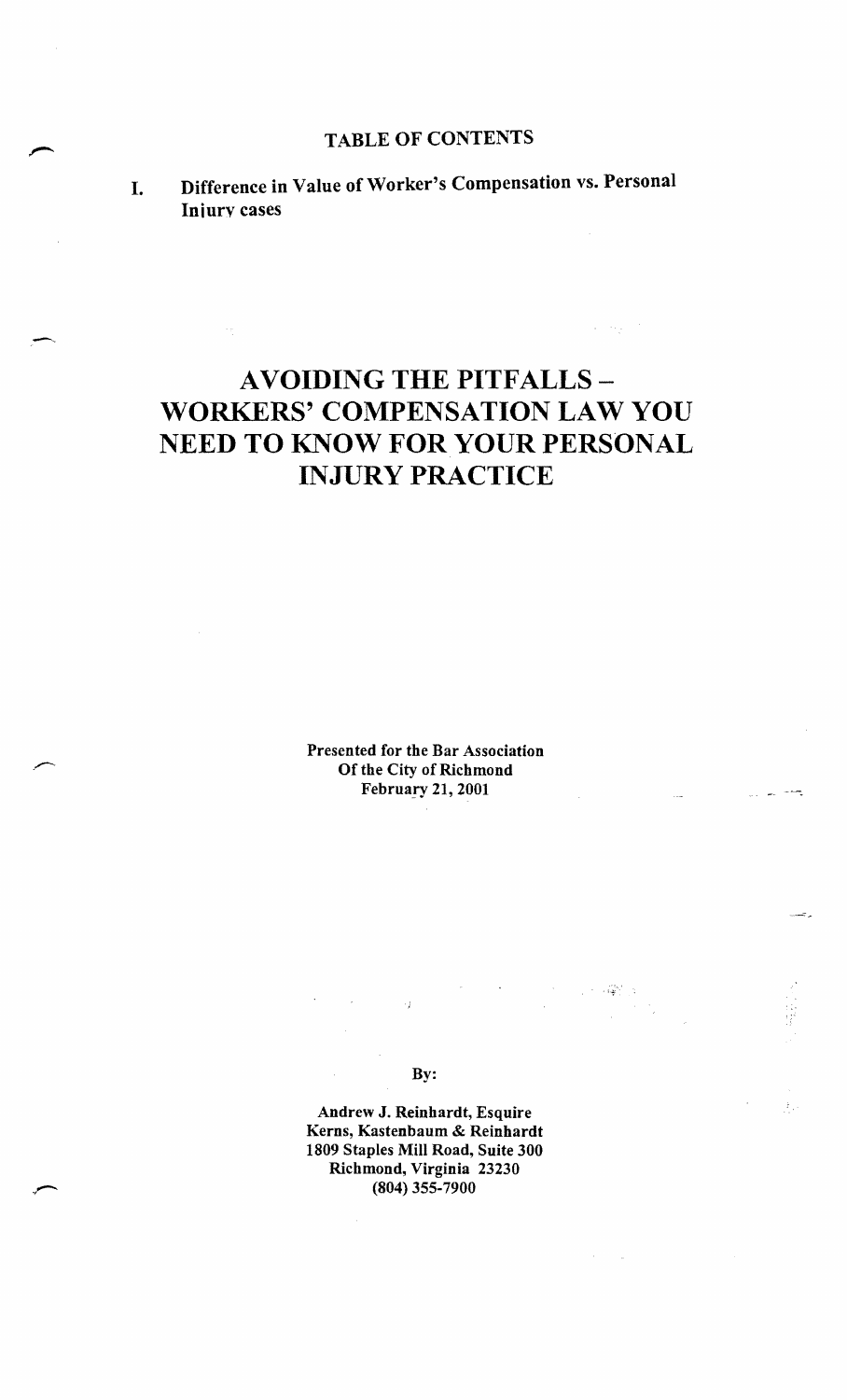# **Avoiding the Pitfalls - Workers' Compensation Law You Need To Know for your Personal Injury Practice**

# **I. Difference in Value** of Workers' **Compensation vs. Personal Injury Cases**

It is widely recognized that personal injury cases can have significantly more financial value to the injured person than a worker's compensation claim. The personal injury claimant can make claim for a wide variety of damages including pain, suffering, inconvenience, etc. On the other hand, the worker's compensation claimant is limited specified type of claims and damages which ~do- not include pain, suffering and inconvenience. Va. Code Ann. §§65.2-500 through 513, 603. **In** addition, the tribunal for award of personal injury damages in most cases is a jury trial. **In** a worker's compensation case, a Deputy Commissioner at the Worker's Compensation Commission hears cases. Va. Code Ann. §65.2- 704. What is also an important distinction is that there is a great incentive for a liability carrier in many personal injury cases to settle before trial. Should there not be a settlement, the case ultimately will be presented to a jury which will either find a verdict in favor of the plaintiff or defendant and upon finding said verdict, award money damages in an amount that the jury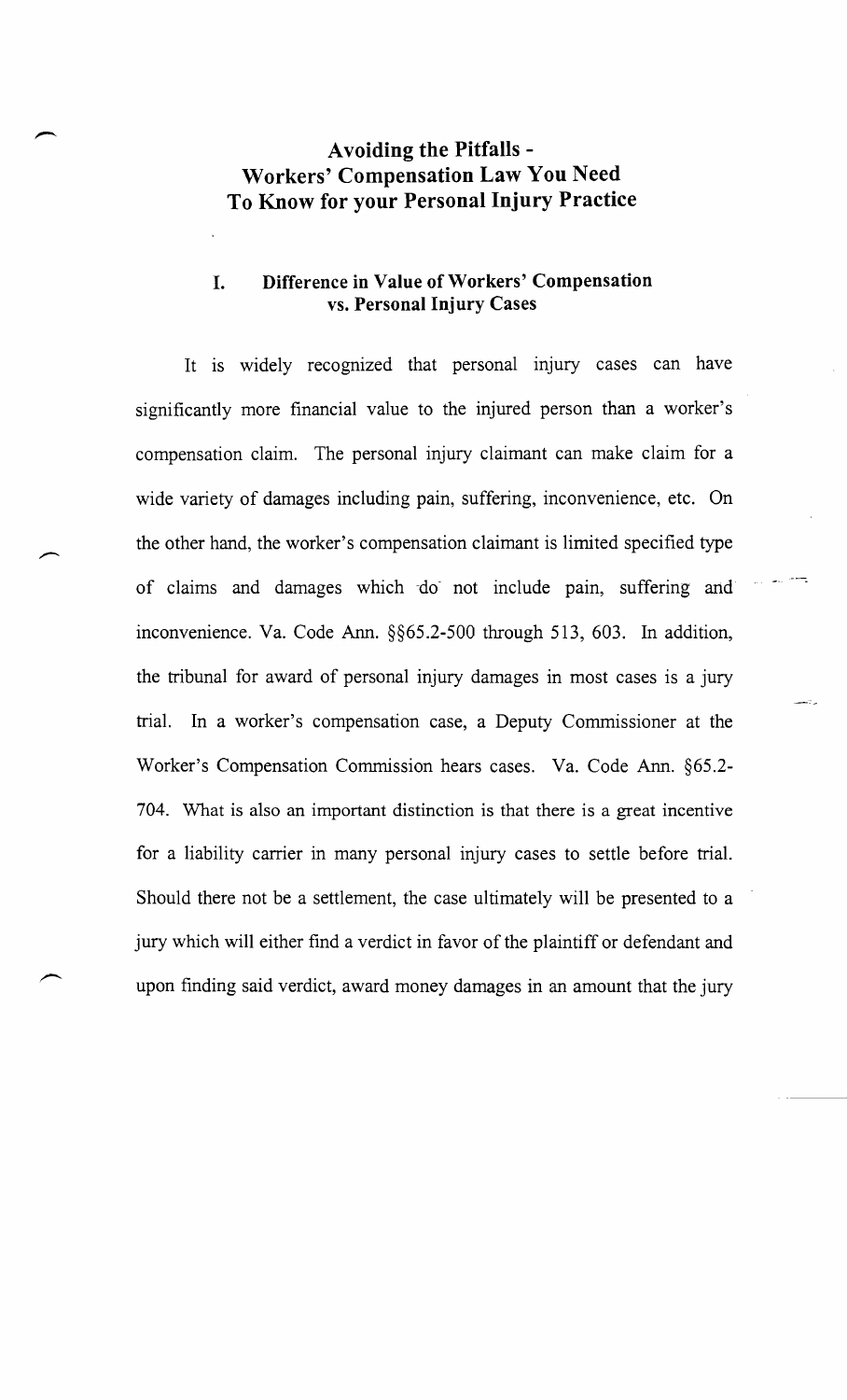limited by statute. In addition, and to compound things, if it is determined that the worker's compensation carrier is late in making payments on its obligations, the carrier is not likely to have to pay anything more than what they should have paid to begin with plus late charges on weekly checks and interest. Attorney fees are only ordered upon a showing of bad faith by the employer or carrier. Va. Code Ann. §§65.2-524 and 713, 714. As a result, all to often carriers only make payments when the commission forces them to do so by Order, and even then, somewhat reluctantly. There is not sufficient teeth in the law. Claimant's counsel are all hopeful that this is something that can be remedied at some point through legislation.

As a result of the potential difference in value between personal injury and worker's compensation cases, the personal injury law practice is often considered to be a more desirable practice. Attorney's fees in workers compensation attorneys are always subject to approval by the worker's compensation commission regardless of the agreement that attorneys may have with their injured worker clients. Va. Code Ann. §65.2-714. Blackburn v. Newport News Shipbuilding, 67 O.I.C. 251 (1988). This is distinguished from personal injury cases, with the exception of wrongful death and infant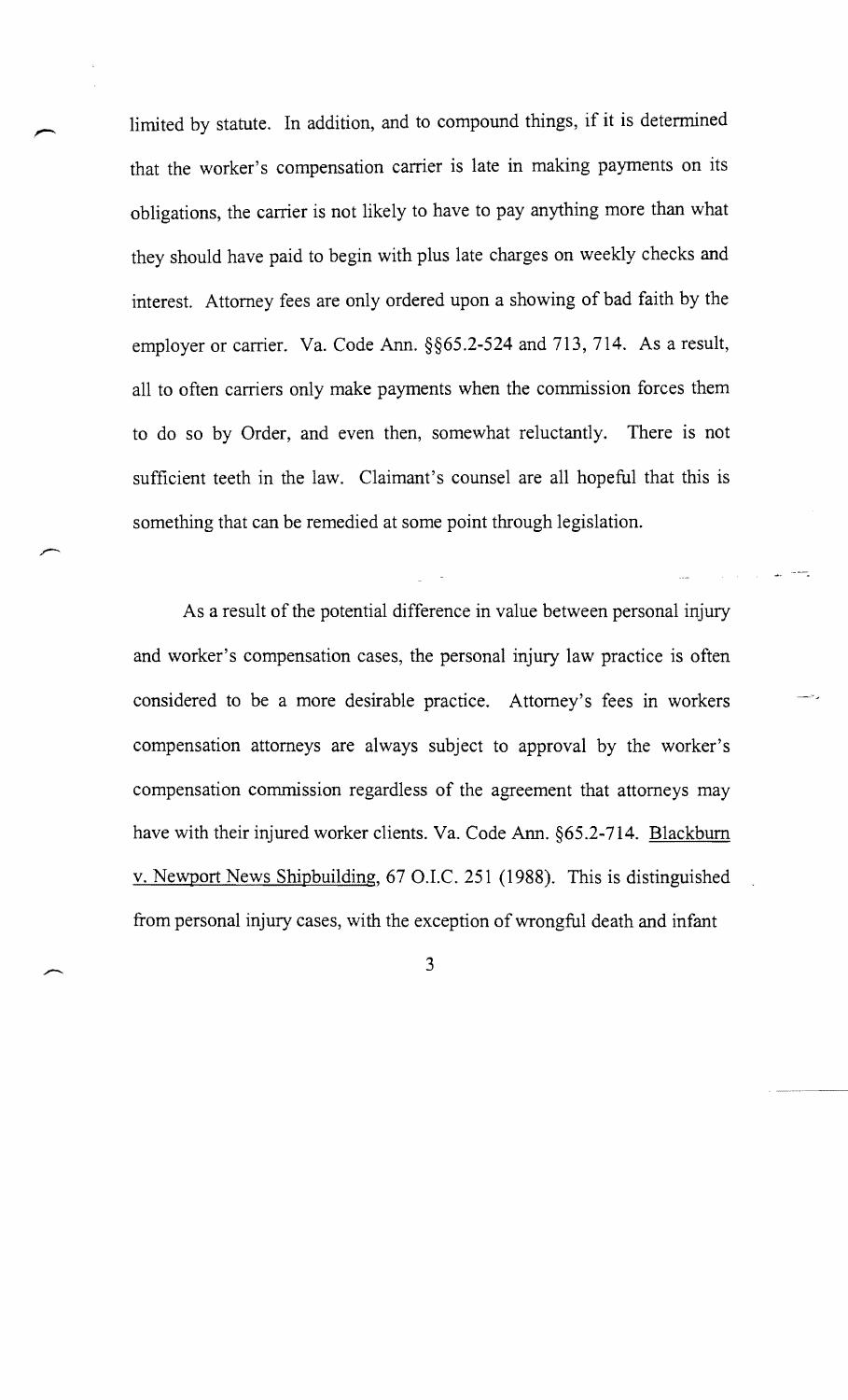practice and this author would not recommend it. This is particularly dangerous when plaintiffs may be long term unless the available coverage in the personal injury case is significant.

#### b. Notice Provisions

We also need to be aware of certain deadlines that are applicable in worker's compensation cases. For instance, in a worker's compensation claim, an injured worker's employer must be notified of the accident within 30 days of the time of accident in order for it to be covered by worker's compensation. The statute talks about the notification taking place in writing, but if the carrier and employer are not prejudiced by the lack of the notice being in writing and they have actual notice, this is not a problem. Va. Code Ann. §65.2-600. It is also true that if the injured worker is selfemployed and has covered himself as a sole propertior, that he must notify the worker's compensation insurance carrier. Va. Code Ann. §65.2-101.1.n. Failure to give the appropriate 30 day notice can result in a complete bar of the worker's compensation claim.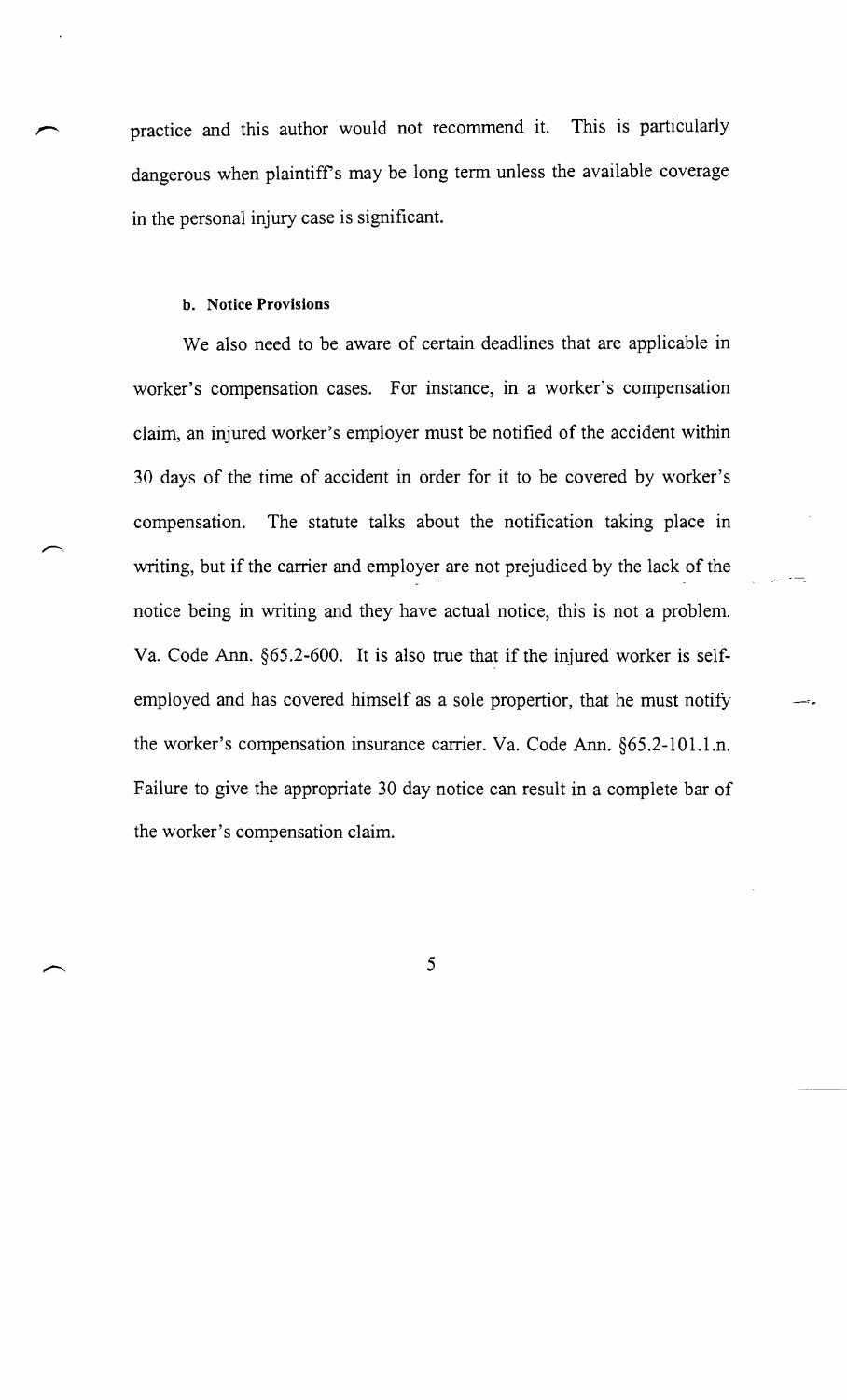#### c. Significance of Award Orders

Most attorneys are aware of the fact that any worker's compensation claim must be filed within 2 years of the time of the accident with the worker's compensation commission. Va. Code Ann. §65.2-601. What many personal injury attorneys fail to realize is that the State of Virginia is an "award order" state. What this means is that even though medical bills are being paid for by the worker's compensation carrier, there do not appear to be any disputes and two years go by without a claim being filed with the Worker's Compensation Commission, a claim may lapse or be time barred. See Va. Code Ann. §§65.2-602, 708. There are limited exceptions to this rule.

#### c. Compensable Consequences

A related issue is the topic of "compensable consequences". For example, if an injured worker has a knee injury (just one example) that is covered by worker's compensation and suffers a compensable consequence such as a fall due to the knee injury and injures his neck, the neck injury will also be covered by worker's compensation. Brown v. City of Richmond, 63 O.LC.4l (1984). Failure to be aware of this doctrine and properly advise an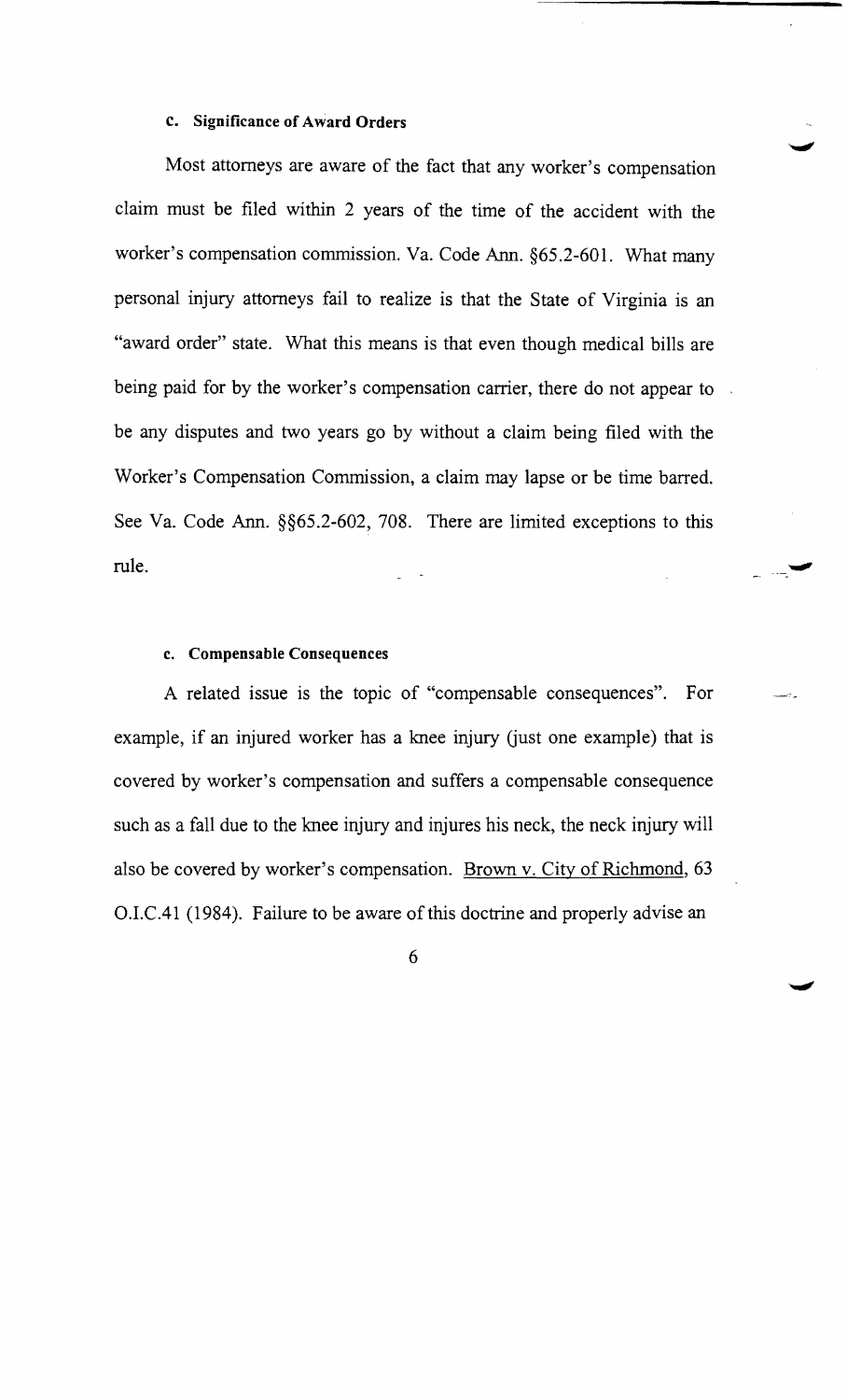injured worker of this could result in a great injustice to the injured worker. The compensable consequence is treated like a new accident and the employer and carrier must be notified of the new accident just like an original one. Leonard v. Arnold, 218 Va. 210, 237 S.E.2d 97 (1977).

#### e. **Referral Chain**

Personal injury attorneys also need to be aware of the significance of the medical treatment referral chain. From the time that an injured worker is injured and he begins treating with a doctor or chooses a doctor from a panel of physicians to treat with, that injured worker must thereafter treat within a referral chain. So long as he does, and that treatment is reasonable, necessary and related to the work. injury, those medical bills should be covered by worker's compensation. However, if the injured worker steps outside of the referral chain, unless he shows justification satisfactory to the carrier or the Commission for damages, those bills will not be covered. Stevens v. United Electrial Radio & Machine, 78 O.W.C. 241 (1999). Suffice to say, all of the above reasons are good reasons for a personal injury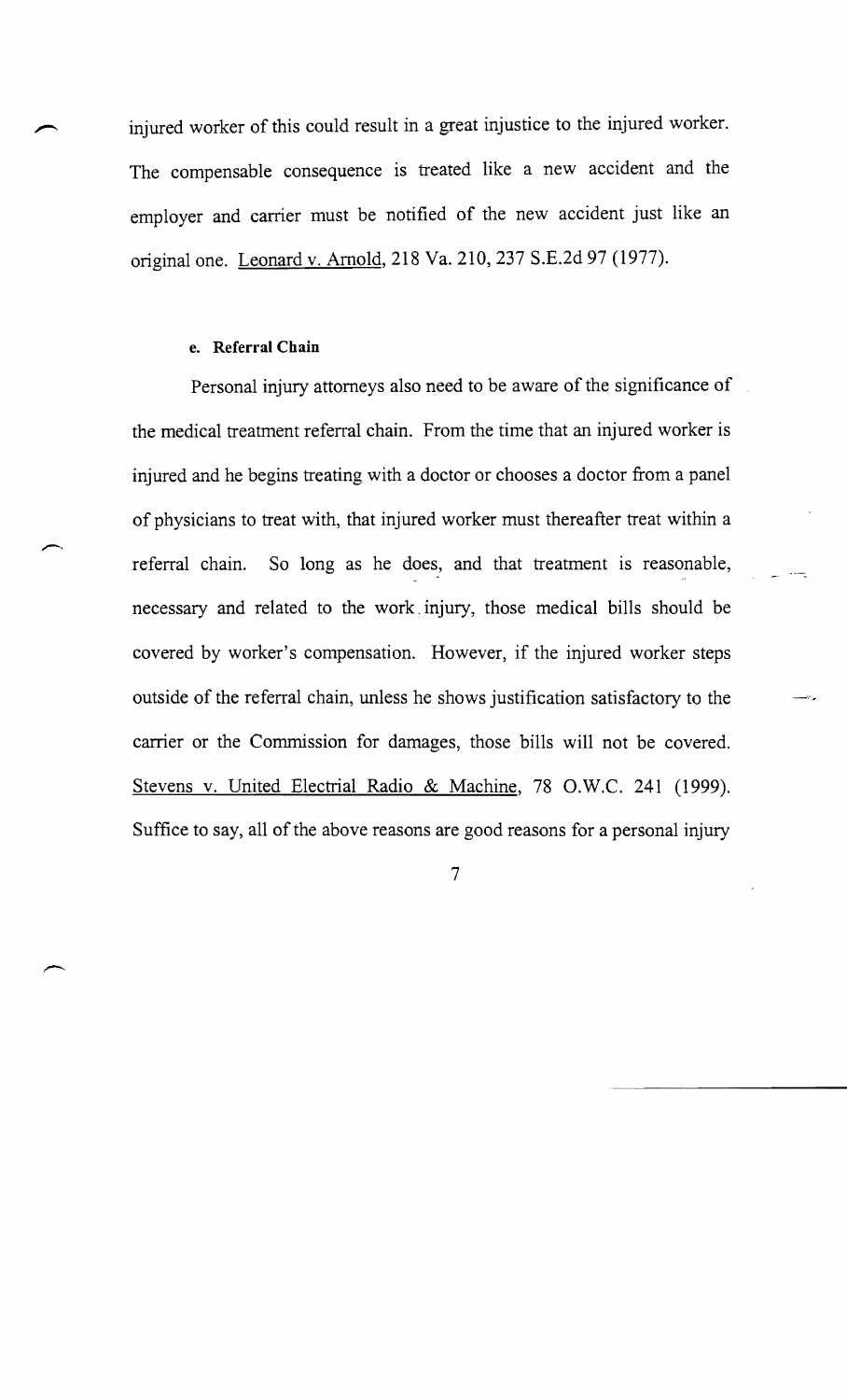attorney to be well versed in worker's compensation laws or have the assistance of a worker's compensation attorney at important junctures in a case.

# **III. The Obvious Requirement to Obtain Approval for Settlement. The Not So Obvious Extensions of That Rule**

Most personal injury attorneys are aware of that fact that they cannot settle a personal injury case for which there is also a worker's compensation claim without the worker's compensation carrier's approval. Overhead Door Company of Norfolk v. Lewis, 29 Va. App. 52, 509 S.E.2d 535 (1999). However, some personal injury attorneys assume that this rule is not a concern if they settle the case without approval so long as they pay back the worker's compensation lien for past benefits already paid. This is not the case. The worker's compensation carrier's lien extends to future benefits not yet paid. Settling without approval is a dangerous practice and may be acceptable only when the work injuries are extremely minor in comparison to the personal injury recovery. White Elec. Co. v. Bak, 22 Va. App. 17, 467 S.E.2d 827 (1996); Airtrip v. Kerns Bakeries, Inc., 75 O.W.C. 207 (1996). By the same token, should the personal injury attorney in any way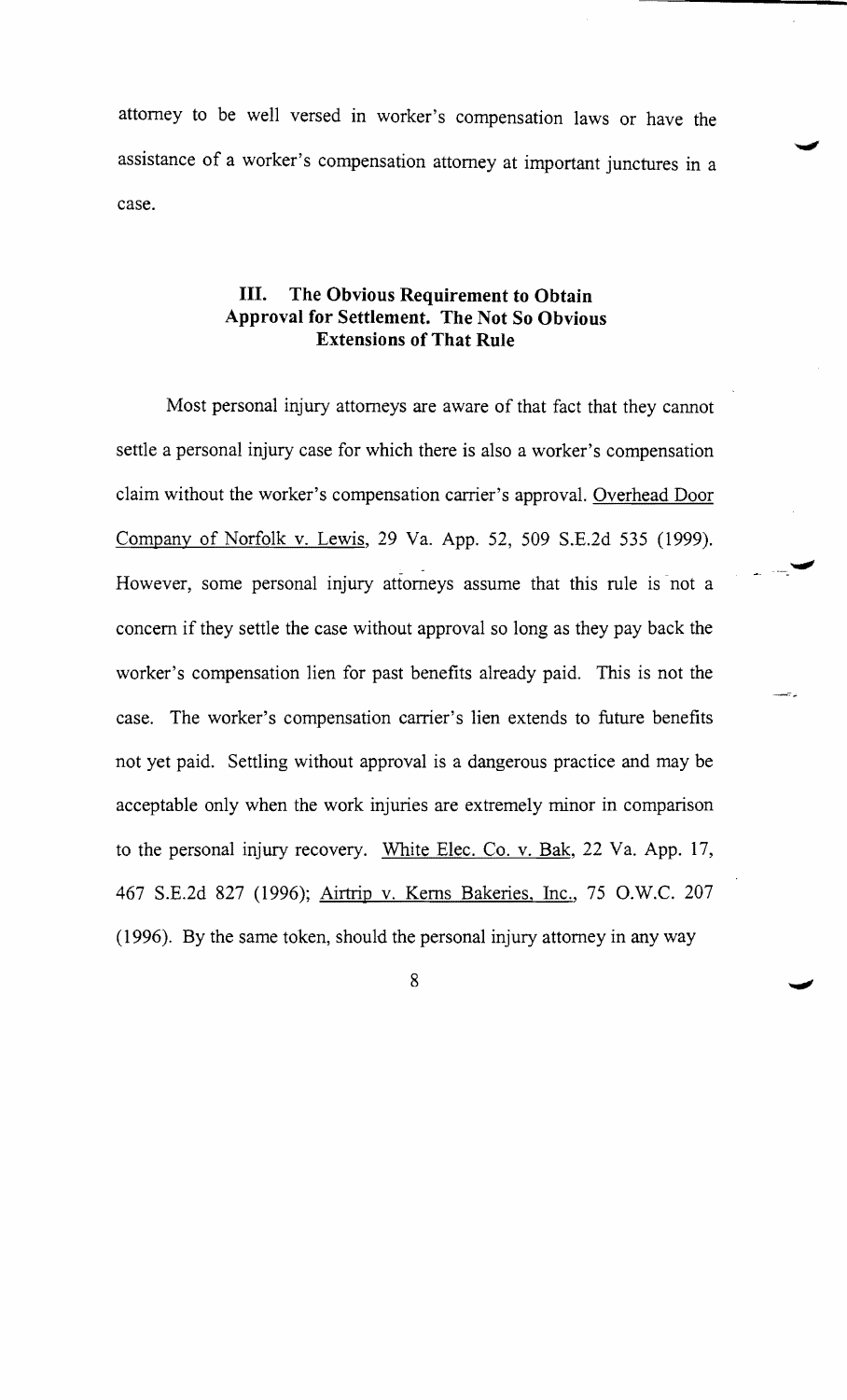jeopardize the worker's compensation lien such as even by entering into an agreement to arbitrate the personal injury case and placing a cap on the arbitration award or agreeing to a high-low, arguably the worker's compensation lien has been jeopardized.

# **IV. How Personal Injury and Worker's Compensation are Interrelated-By Statute**

We begin the analysis of the interrelation of personal injury and worker's compensation cases with the statutes involved (a copy of the /'""', pertinent statutes are attached at **Exhibit** A hereto). They are Va. Code Ann. §65.2-309 through §65.2-313.

#### a. §65.2-309 **Statutory Subrogation**

Va. Code Ann. §65.2-309 indicates that whenever an employee is injured at work and becomes entitled to worker's compensation benefits, any personal injury case arising out of that accident is partially assigned to the employer by this statute. The employer is subrogated to any such personal injury claim. In fact, the employer is entitled to file a third party lawsuit in its own name or in the name of the injured worker to recover any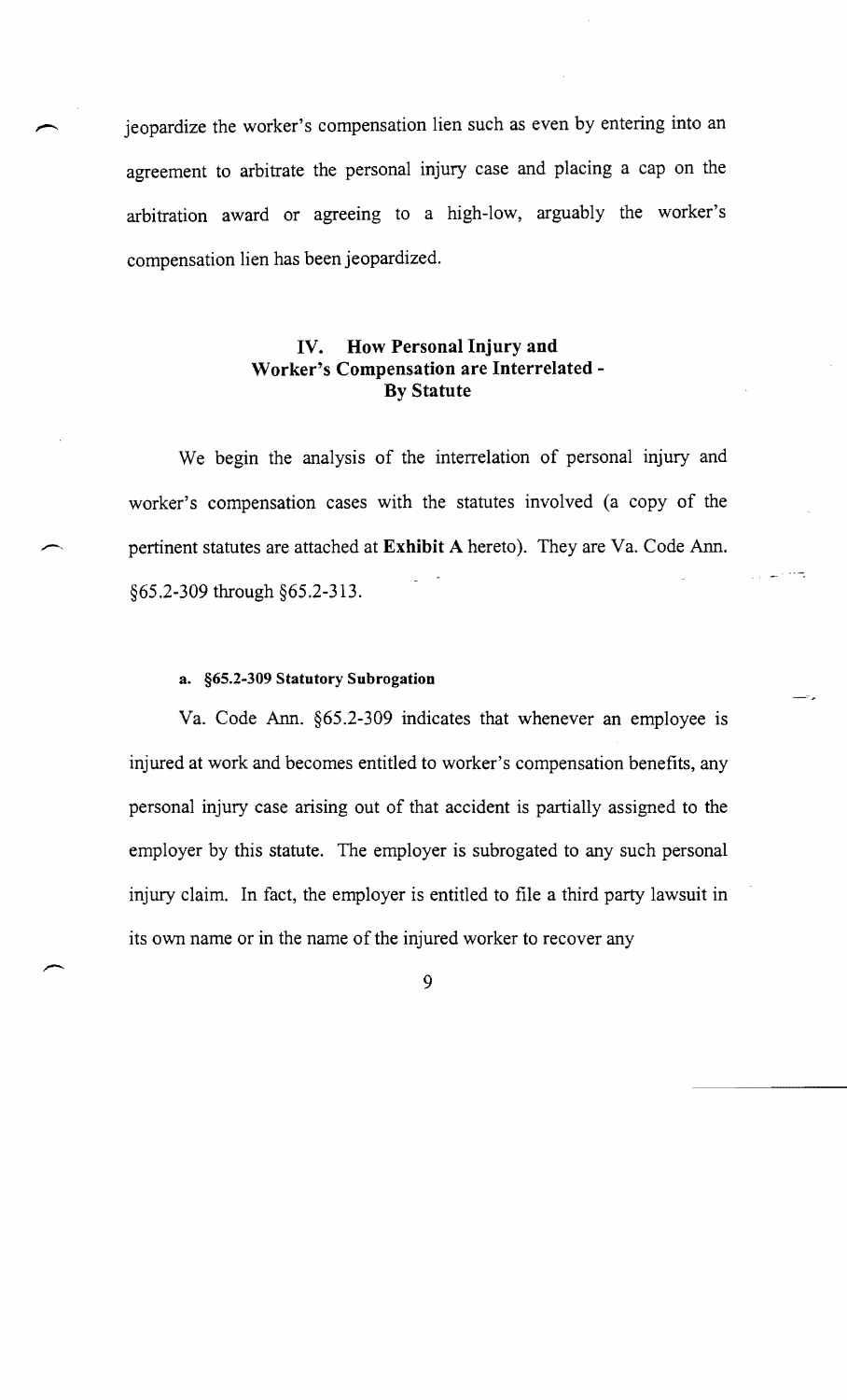compensation benefits that it has paid. If the employer obtains a recovery in excess of the benefits it paid, those amounts are held for the benefit of the injured worker. Just as the injured worker may not settle the third party case without the permission of the employer, the employer may not settle that third party claim without the approval of the Commission and the injured worker.

## b. §65.2-309.1 Subrogation runs to VM/VIM

Va. Code Ann. §65.2-309.1 is a more recent statute adopted in 1995. It provides that the employer is subrogated to the proceeds recovered by the injured worker from the uninsured or underinsured motorist provisions of any motor vehicle policy carried by and at the expense of the employer.

#### c. §65.2-310 Circuit Court Authority to determine lien

Va. Code Ann. §65.2-310 provides that the state circuit courts have authority to determine the amount of the employer's lien after deduction of a prorated attorney's fee and expenses.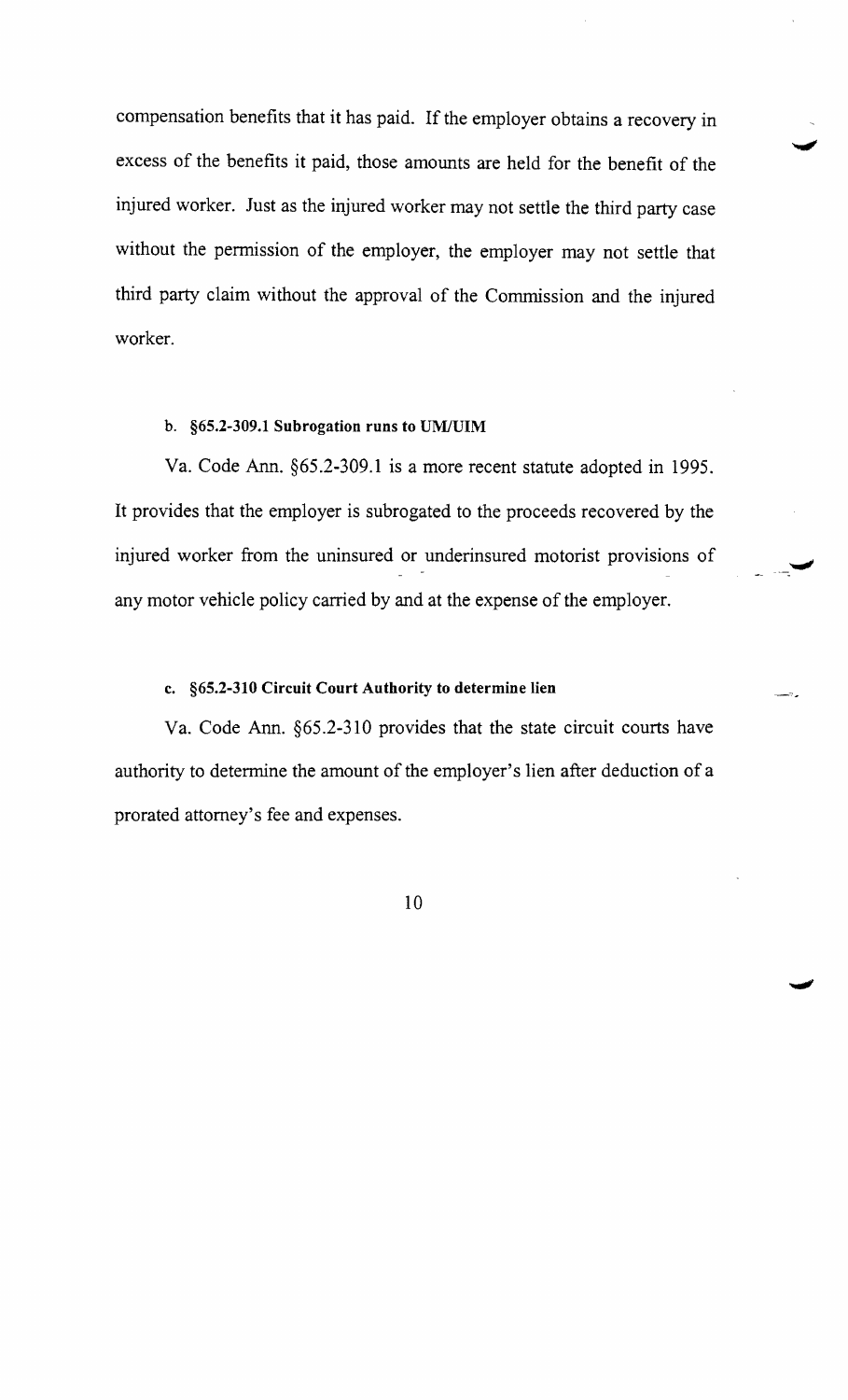# **d. §65.2-311 Circuit Court Authority to determine who pays attorney's fees and expenses**

Under Va. Code Ann. §65.2-311, the Circuit Court has ultimate authority to determine the appropriate percentage of attorney's fees and expenses which are born by the worker's compensation claimant or the employer.

# **e. §65.2-313 Calculating benefits after personal injury settlement**

Va. Code Ann. §65.2-3l3 provides a manner for determining how worker's compensation benefits are calculated subsequent to a personal injury settlement. It provides that, upon settlement of a personal injury case and until the net third party recovery that the plaintiff receives is exhausted, the obligation of the worker's compensation carrier and employer in the future continues but at the same ratio that the attorney's fees and expenses bear to the third party recovery; normally about 33% to 35%.

#### **V. Practical Tips for Dealing with Worker's Compensation Lien**

#### **a. Closely examine liens**

Prior to paying back any worker's compensation lien, it is imperative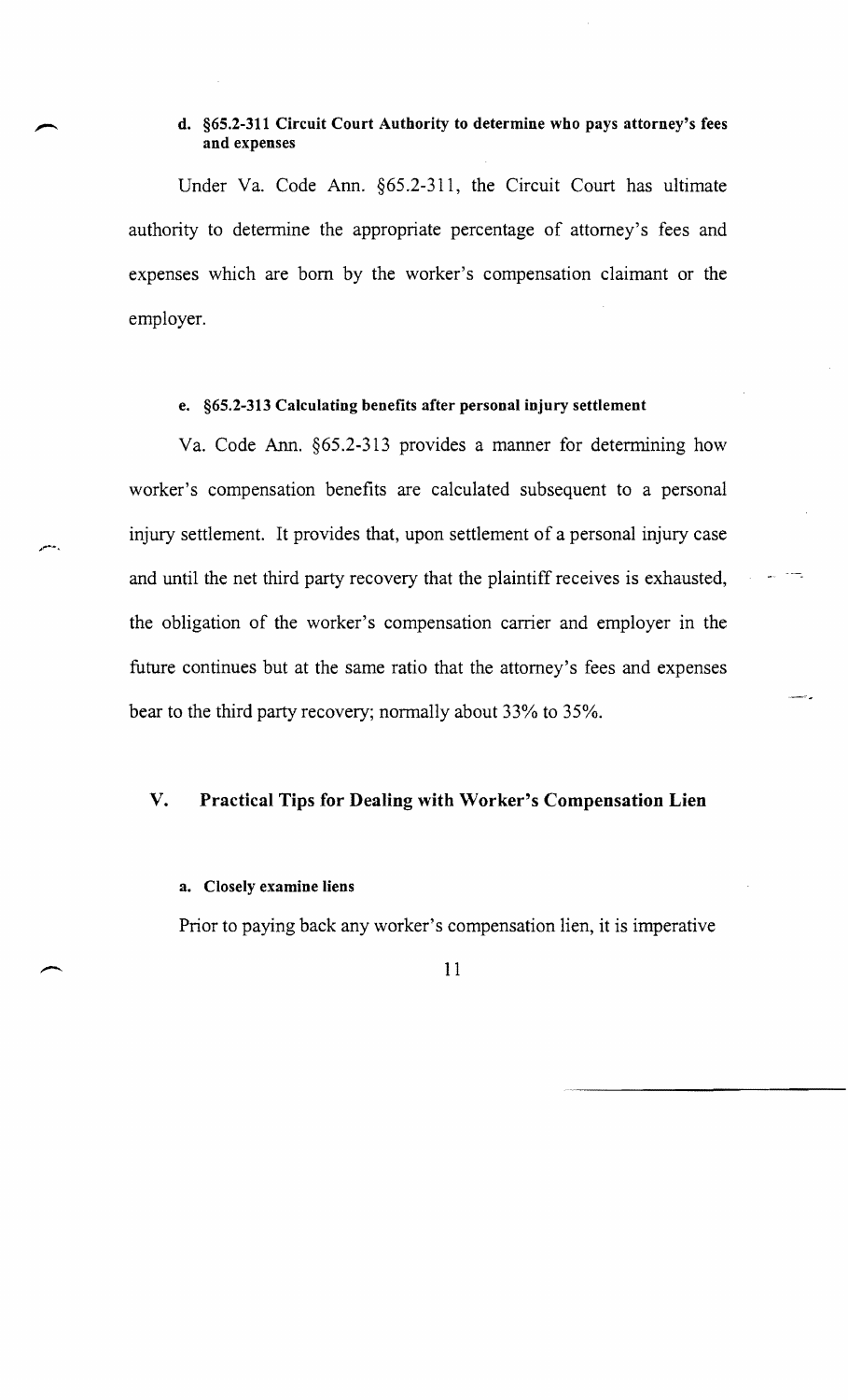that the personal injury attorney take a close look at an itemized worker's compensation lien and recognize that frequently worker's compensation carriers will include in their lien items which they are not entitled to have paid back. For instance, reimbursement for an employer requested medical exam, the cost of job searching or medical management by a rehab group are not reimbursable. Lockwood v. Automatic Control of Tidewater, 63 O.I.C. 219 (1984); Washington v. Miller & Rhoads, 68 O.I.C. 219 (1984). (A sample itemized lien breakdown from worker's compensation carrier is shown at Exhibit B hereto.)

#### b. Get approval in writing

Also, given the fact that approval of the worker' s compensation carrier is required before settlement of a third party case, it is generally recommended that this agreement and confirmation by the worker's compensation carrier be approved in writing (See Exhibit C hereto).

#### c. Consider Petition to Circuit Court

In the event that the worker's compensation carrier does not give approval for the third party settlement, the personal injury counsel may be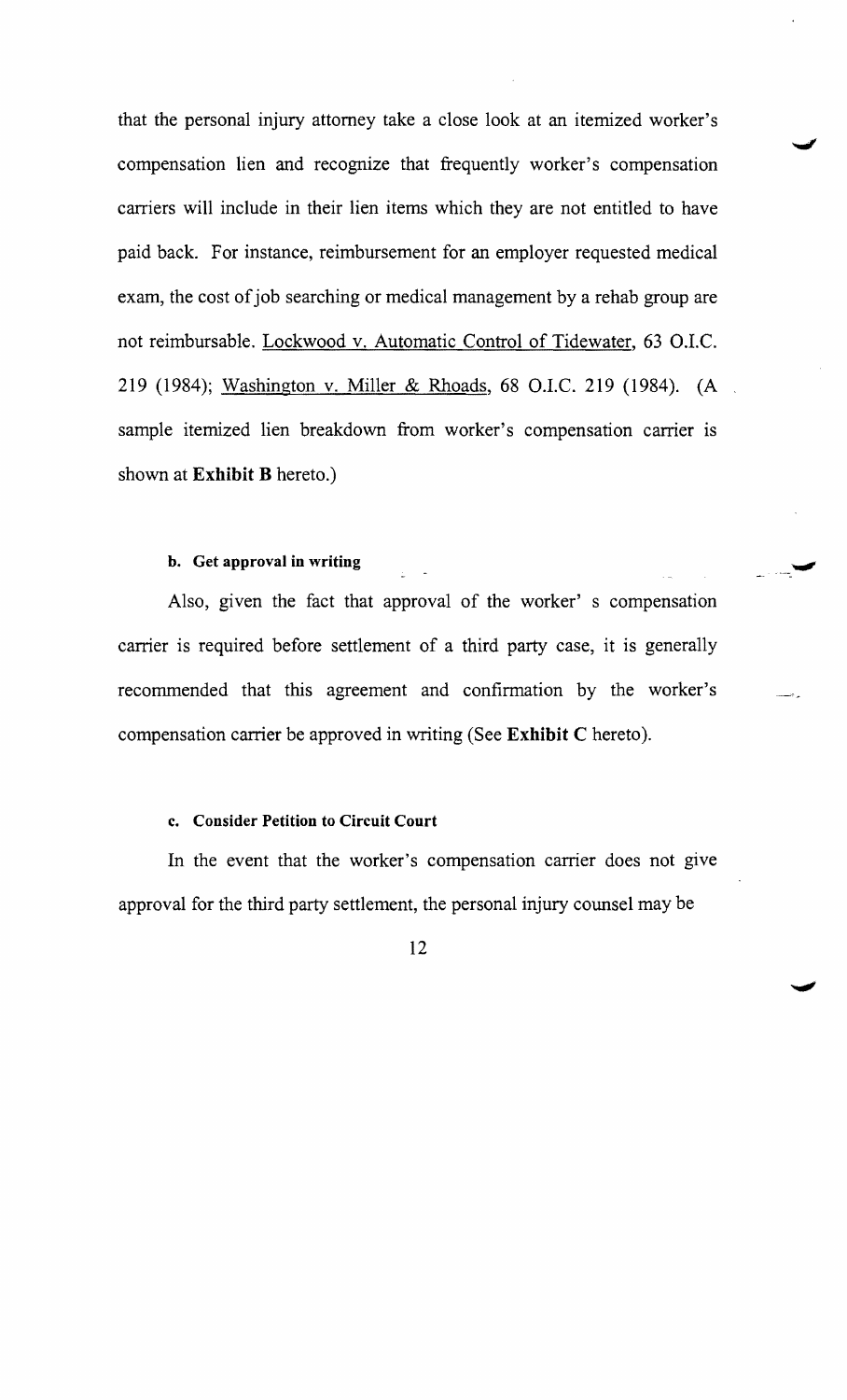forced to try the personal injury case to a jury. However, if the settlement is agreed to, but there is no agreement on a reasonable reduction of the lien, it maybe that the next step by personal injury counsel would be to file a petition for lien reduction/apportionment of fees in the Circuit Court. As mentioned above, the Circuit Court has authority on an equitable basis to apportion attorney's fees and expenses between plaintiff and the employer/worker's compensation carrier. In appropriate cases it could be a great savings to the plaintiff if the Circuit Court determines that an employer in worker's compensation carrier should pay more than the normal percentage of attorney's fees and expenses. We have done this with some success in the past. (A sample of a Motion to be filed with the Circuit Court and Court Order are attached at Exhibits D and E hereto.)

# d. Consider other sources of Medical coverage before settling the Worker's Compensation Case

Frequently, in order to facilitate lien reduction it is necessary to also settle the worker's compensation cases. Of course, this should not be done unless the worker's compensation claimant gets appropriate value for giving up future worker's compensation benefits. But, sometimes the settlement of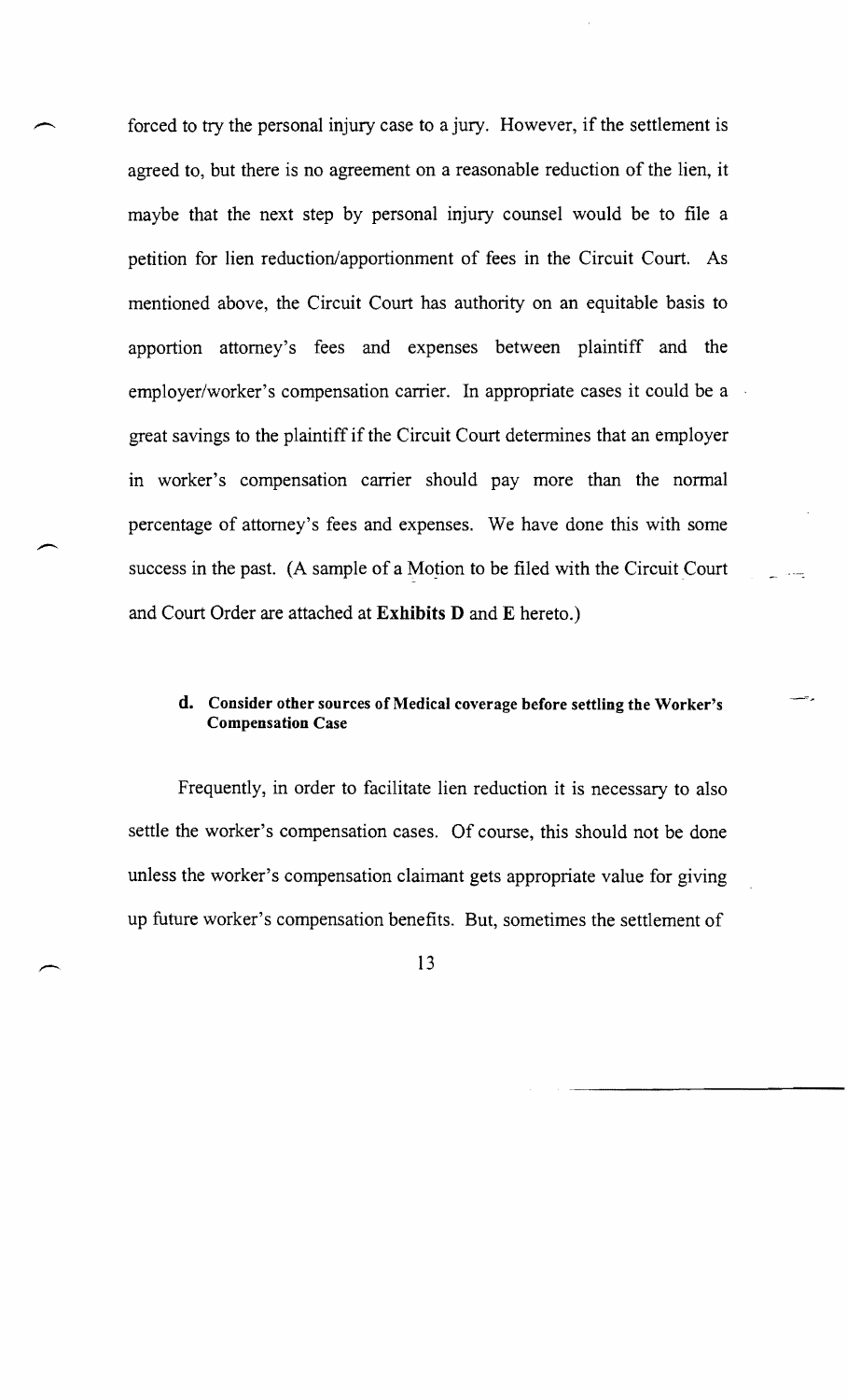worker's compensation medical benefits can be replaced by health insurance benefits. We need to take a close look at the policy provisions to consider whether health insurance will cover future medical benefits to make up for giving up worker's compensation benefits. (A couple of samples of the type of health insurance provisions we frequently see are attached at **Exhibit** F hereto.) It is also possible that a medical trust agreement can be set up by the worker's compensation case that has settled but certain medical monies are placed in a medical trust agreement (see samples at **Exhibit** G hereto). If it is the injured worker's expectation that his medical benefits hereafter is covered through Medicaid or Medicare consideration should be given to those to applicable laws (see Exhibit H hereto). In the event that the worker's compensation case is to be settled, we strongly suggest that a personal injury counsel consult with a worker's compensation counsel. If it is a very small or simple case it may be something that can be handled without worker's compensation counsel (sample of worker's compensation settlement papers are attached at **Exhibit I** hereto along with a sample letter to the Worker's Compensation Commission requesting approval of settlement).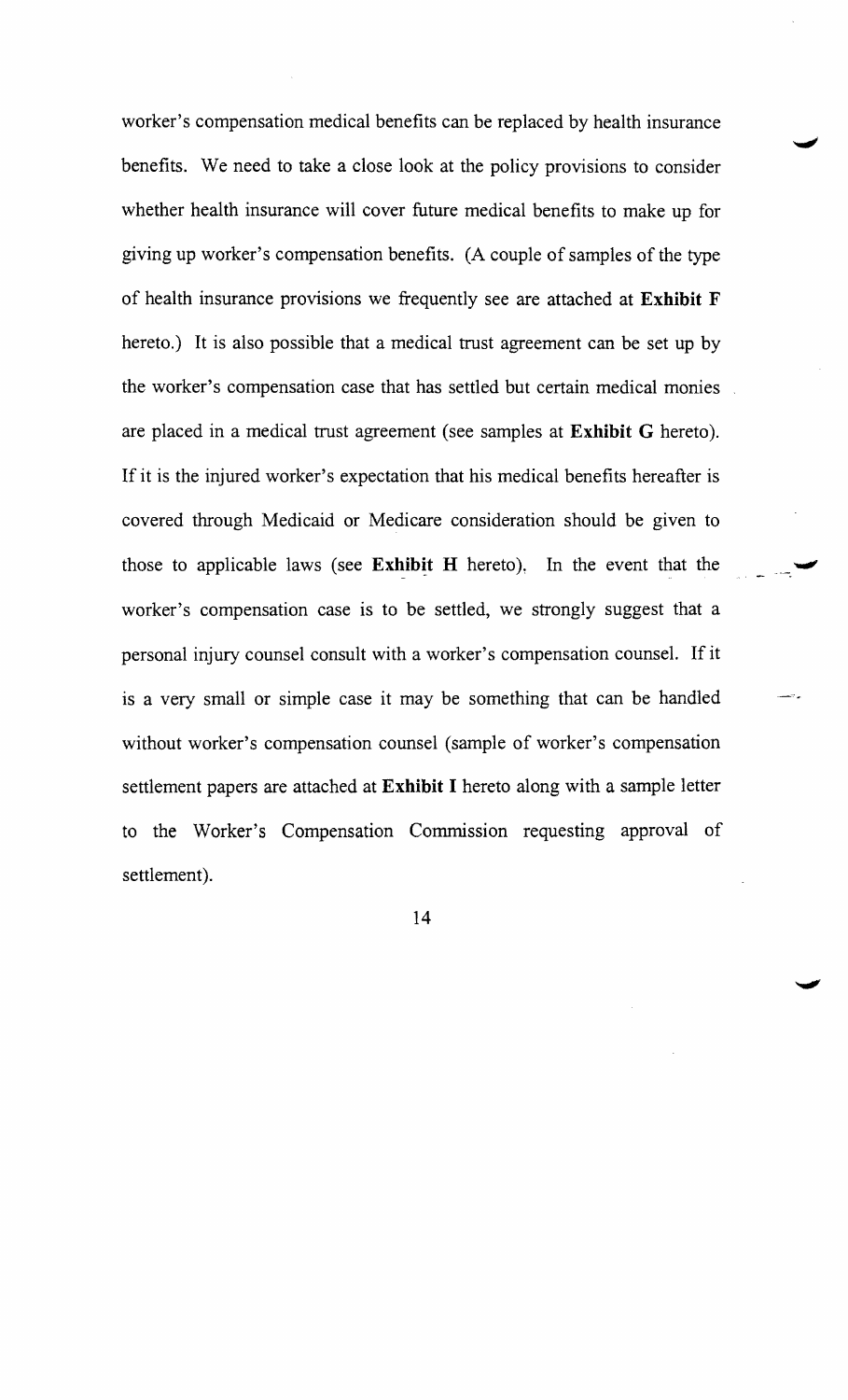# **IV. The Impact of Settlement of a Personal Injury Case On Worker's Compensation Claims**

In order to fully understand how worker's compensation and personal injury cases are interrelated, we must understand the impact of a personal injury settlement on future worker's compensation benefits. Some personal injury attorneys believe that once a personal injury case is settled, worker's compensation benefits continue in full. Some believe that all future worker's compensation benefits are suspended until exhaustion of the personal injury net third party recovery. Neither is true. The answer is provided in Va. Code Ann. §65.2-313. That Statute provides that upon the settlement of a personal injury case, worker's compensation benefits continue at the same percentage that the attorney's fees and expenses bear to the total third party recovery. This rate prevails until the net third party recovery is exhausted, if at all. This if often equivalent to a co-pay or somewhat extravagant co-pay; somewhere between 33% and 35% of the benefits typically. Also, if the claimant and employer are not able to agree on the exact percentage, the employer may file an application for suspension of benefits with the Commission (a copy of that type of application is enclosed at **Exhibit J** hereto). Close review of that letter and its attachments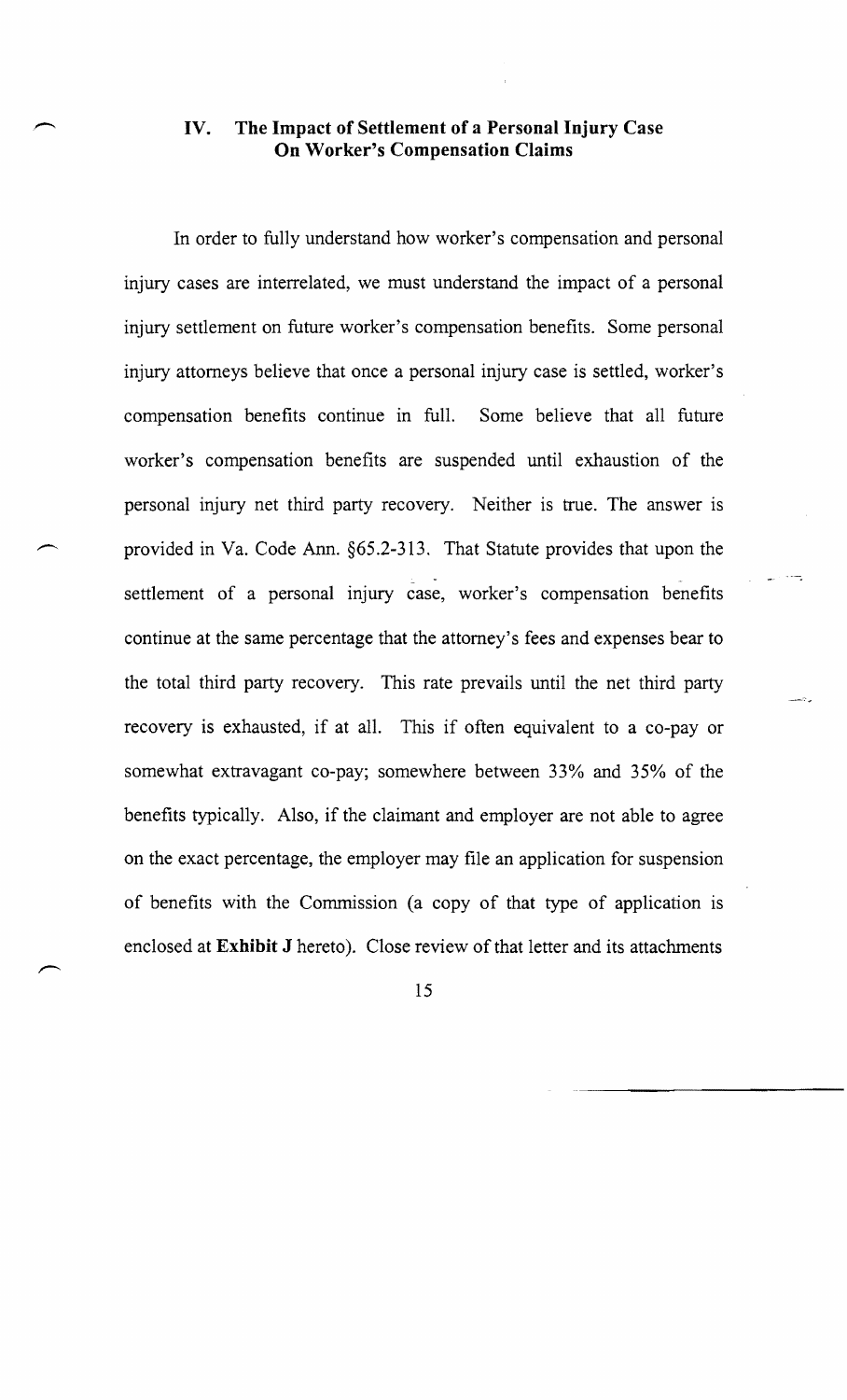are instructive as to the interplay between personal injury and workers compensation (see sample letter at **Exhibit K** hereto) (see sample calculations from another case with Formula at **Exhibit L** hereto). Should the parties not be able to reach an agreement on settlement of the worker's compensation case or the appropriate percentage offset in the future, the Workers' Compensation Commission would be forced to make a ruling on that. That matter would be scheduled for hearing before the Workers' Compensation Commission. Our experience is that the Commission would ultimately arrive at a figure for the percentage of future obligations and order that the wages be thereafter paid at that percentage and that claimant submit to the carrier and the Commission for reimbursement medical bills incurred on a quarterly basis Lance v. School for Contemporary Education, 73 O.I.C. 209 (1994); Kern v. Logistics Express, Inc., 74 O.W.C. 106 (1995). (A sample order for handling such benefits after settlement of a third party case with a continuing worker's compensation lien is at **Exhibit**  M hereto). Obviously, this ongoing procedure is enough of a nuisance that the parties typically reach settlement in worker's compensation cases at the same time as the third party cases, if at all possible.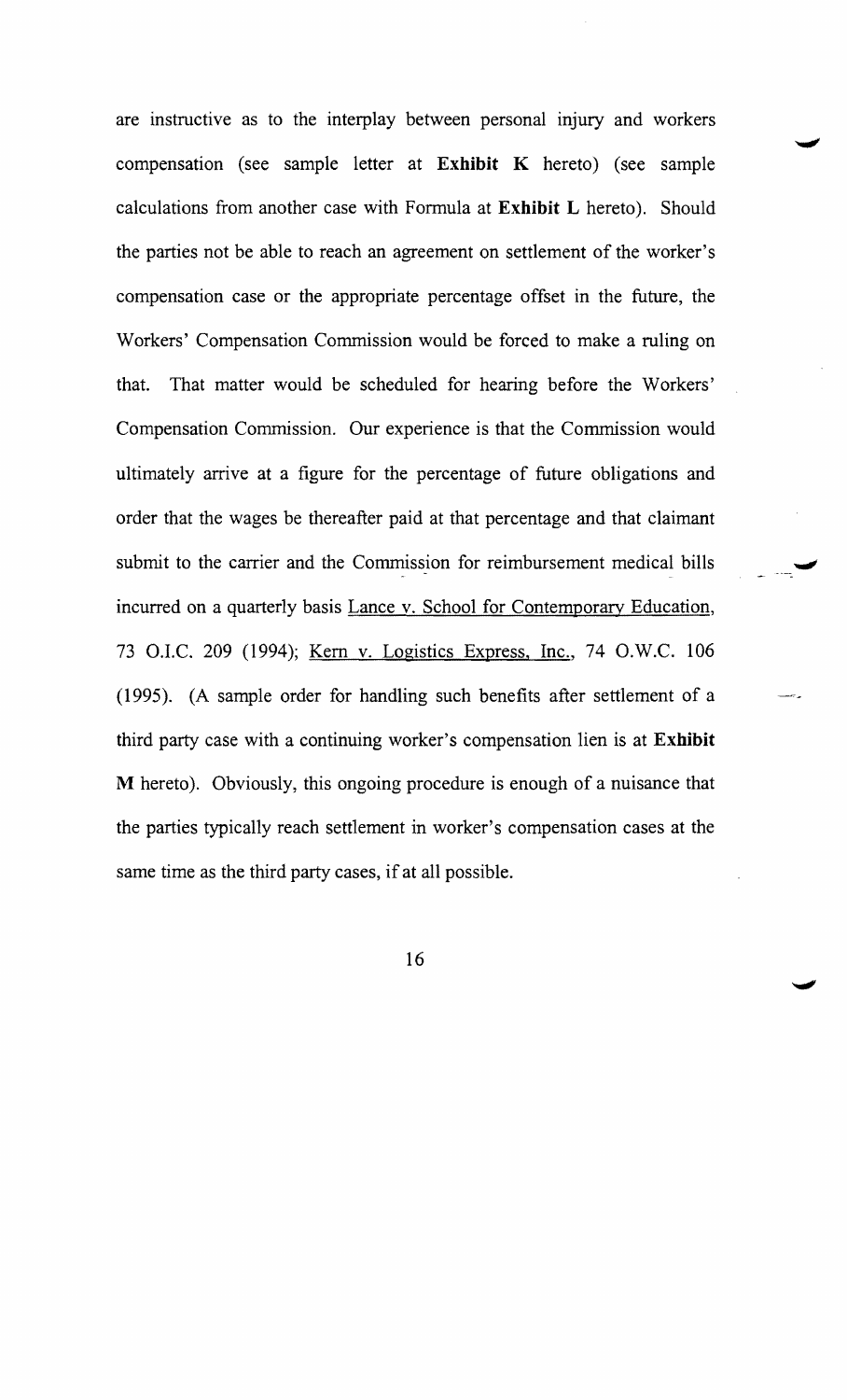# **VI. Conclusion**

Worker's Compensation rules are critical to the successful outcome of many personal injury cases having a connection to the workplace. Personal injury attorneys need to be aware of some of the above rules and/or associate with counsel who is to assist them in these case.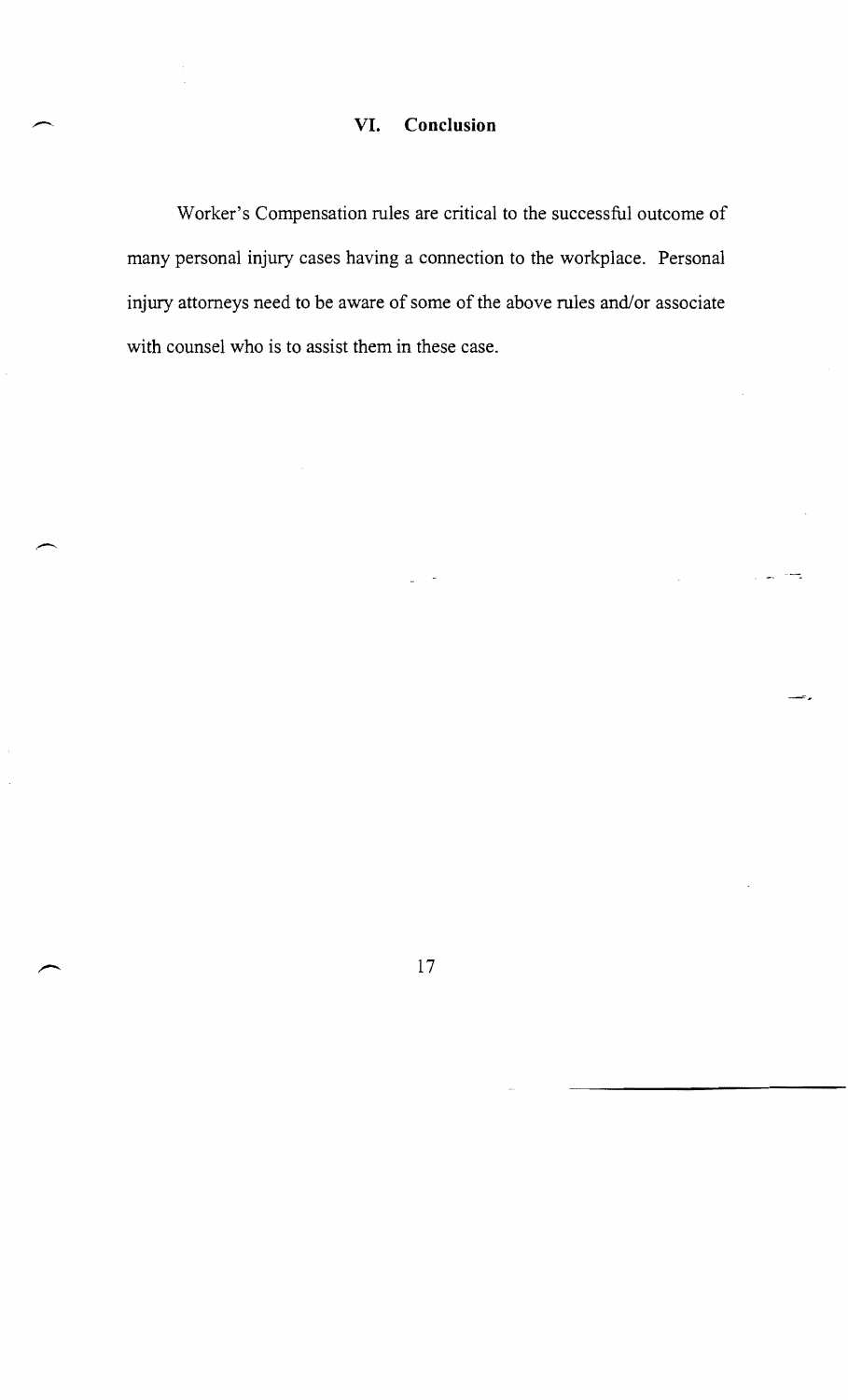Biography of Andrew J. Reinhardt

Member of the State Bars of Washington, D.C., Maryland & Virginia. Graduate of St. Lawrence University, 1975

Graduate of Syracuse University College of Law, 1979

Partner in law firm of Kerns, Kastenbaum & Reinhardt

Active Member of the Virginia Trial Lawyers Association, The Work Place Injury Litigation Group (WILG), the National Organization for Social Security Claimants Representatives (NOSSCR) and the Richmond Bar Association.

Frequent lecturer on topics related to personal injury, workers' compensation and social security disability